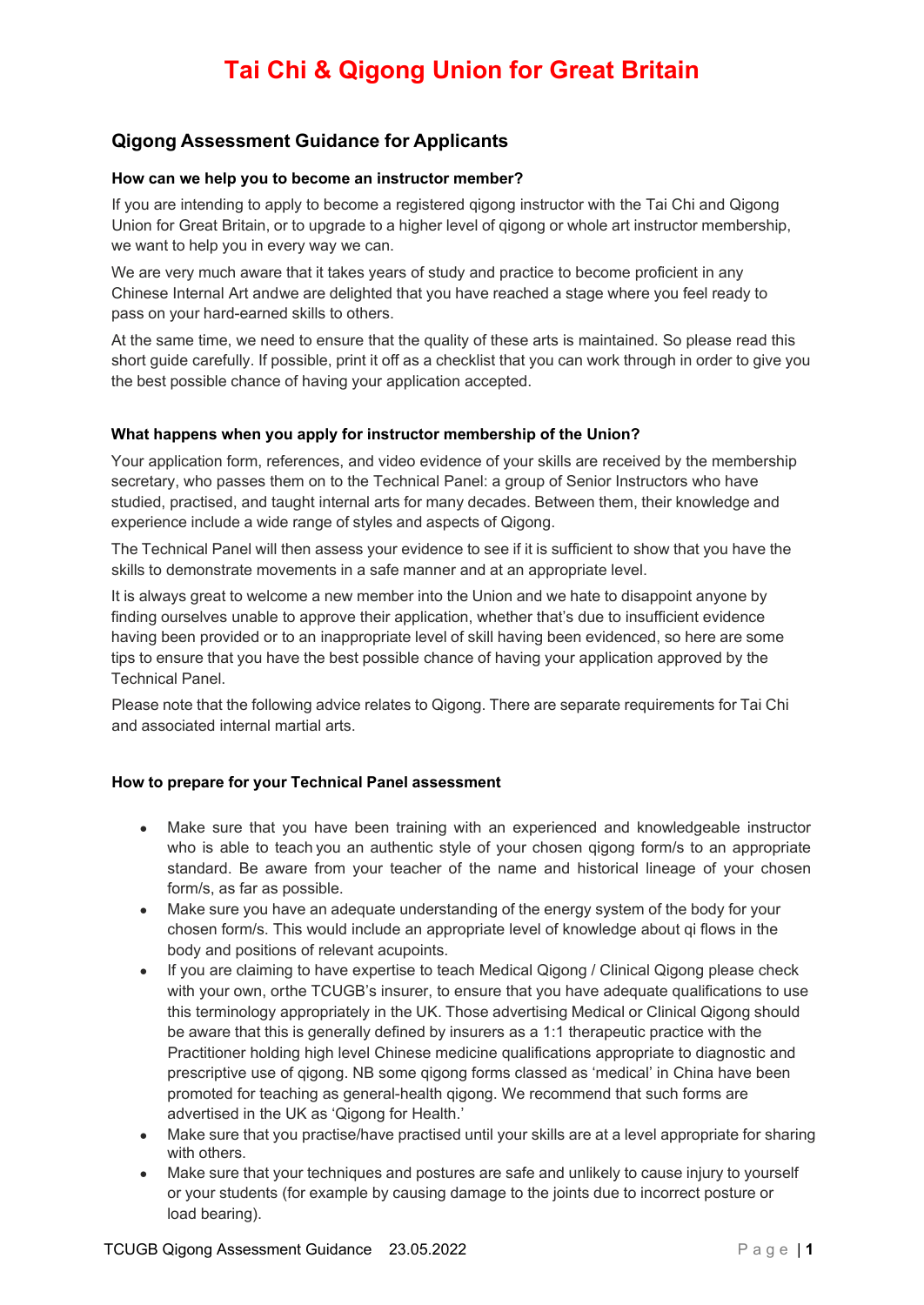- If your instructor has given you permission to teach, or will give you a reference, or has issued a certificate for your achievements, these may be useful in support of your application.
- Record one or more videos of yourself doing the forms and skills you are wishing to teach.
- Check your own performance according to the principles and grading criteria listed below. If in doubt, get someone else to look at your video(s) with you and give you honest feedback.
- Make sure you are not doing anything on the list of things to avoid. If necessary, you are strongly advised to correct any errors and re-record your video(s).
- Make sure your video(s) is/are representative of the main styles, forms or arts that you are teaching, if possible. (For example, if you are claiming to be able to teach a Ba Duan Jin Qigong set, or Shibashi Set/s, please make sure you perform the movements of the set/s with their correct sequence, transitions and choreography - not just the first few movements. In the instance of long forms (e.g. your ba duan jin form may be in 8 sections and take over an hour to perform), please ask for guidance from the Technical Panel about what they would like to see you demonstrate.
- Then submit your application form, references if you have them, and video(s) to the Membership Secretary.

#### **What's involved in a Technical Panel assessment?**

Your video footage will be passed to all members of the Technical Panel, who will each assess what you are doing andmake notes on what they have seen. If the qigong system is deemed by the panel members to be either a lesser known or modern form of qigong, then additional evidence regarding the creation, heritage, lineage, and methodology of the system will be required. The Panel also has independent qigong experts that they may call upon.

The Technical Panel meets every 2 months, in person or online, to discuss the current applicants. They will discuss the level of skills you have demonstrated and make a decision as to whether your skills are suitable for teaching to others. They then make a recommendation about each applicant to the Board of Directors of TCUGB in line with our articles of association as a CIC.

You will then receive feedback from the Membership Secretary on the decision as to whether you are:

- Accepted as an instructor member of the Union at an appropriate grade, or
- Not yet accepted, due to insufficient evidence having been submitted or your skills requiring further improvement to reach a standard suitable for teaching your chosen discipline to others.

#### **What are we looking for?**

To be admitted as an instructor, or to be upgraded to a higher level if you are already an instructor member, your video evidence must show that you understand and are able to demonstrate, through your own movements, the main principles underlying your chosen form(s) of qigong.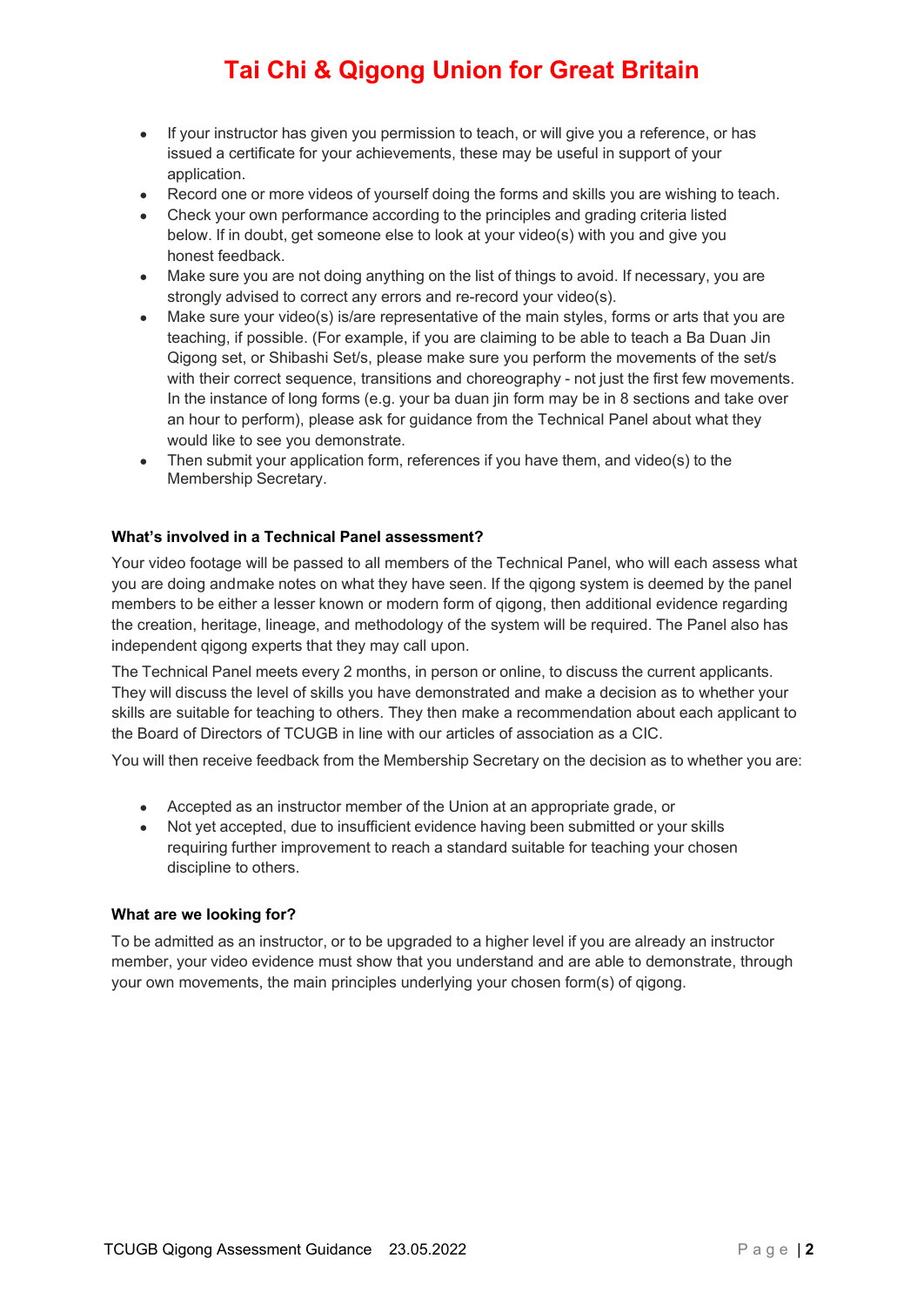### **Variety of Qigong**

Most qigong in the UK is practised for health and wellbeing, but many systems and methodologies of qigong exist. The term qigong has only been in use since the 1950s, but is used here by TCUGB to include other Chinese terms that historically relate to self-development by working with qi, such as neigong and daoyin. Styles and systems of qigong may differ from each other in many ways, but they also have things in common, and all have a lineage that you should know something about, from your own teacher. Actions that may be called the 'Three Regulations,' are what differentiate qigong from other types of exercise. These are regulating the body, regulating the mind, and regulating the breath. For assessment purposes by video, it will be necessary to see physical actions, however a practitioner may additionally submit a video of themself teaching verbally how to use breath and mind, whilst demonstrating a more static or passive form.

TCUGB will be publishing articles about the history and variety of qigong and these will appear in our Tai Chi Chuan & Internal Arts Journal and on our website.

### **Assessments for Standing Practice**

Assessors will look at the written documentation provided. In the video/s they will be looking for:

- Correct posture and alignment before movement commences
- Correct posture and alignment and during the specific chosen form(s), with particular attention to alignment and connection of head, from crown through neck and torso; upper limbs (shoulder blades, shoulders, elbows, hands); lower limbs (feet, ankles, knees, hips).
- Level of whole-body connectivity and openness torso connection to the components above. Is the wholebody moving harmoniously, or working body components and sections well to loosen and engage better connectivity and gi flow?
- A well-grounded connection with the earth, with clear and robust use of legs throughout
- Connection to heaven, earth, and the environment, as evidenced in choreography and intent
- Relaxed body with no inappropriate tension visible (unless part of a deliberate routine)
- Stable and balanced movements
- Appropriate regulation of breath, and sounds (if applicable), where discernible
- Evidence of qi movement, discernible within the performance of qigong set(s)
- Correct sequence, choreography, and transitions within forms.
- Steady presence, focus and intent
- Qualities of yin-yang interplay
- Smoothness and fluidity
- A vibrant aliveness